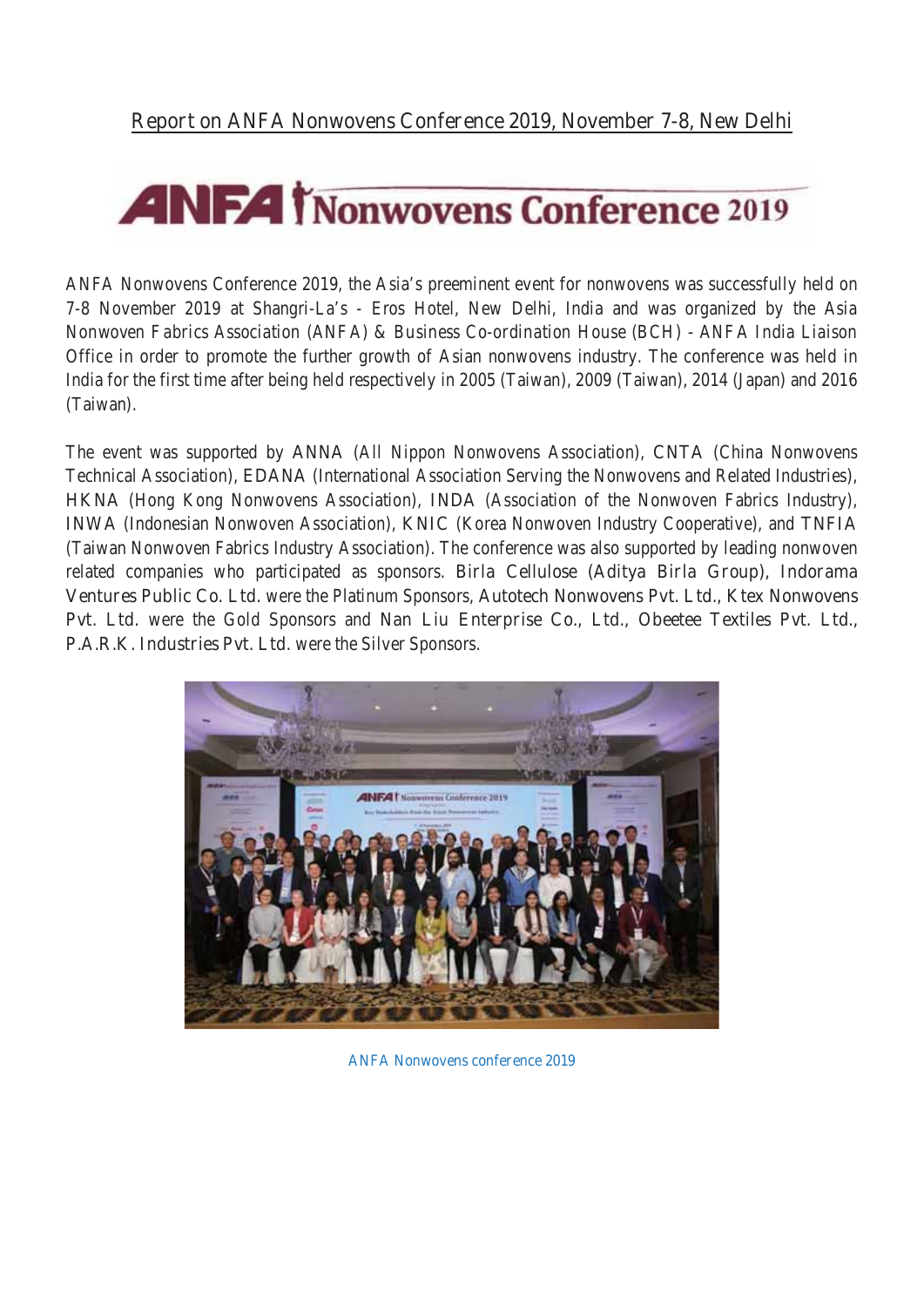The two days conference welcomed 180 participants (92 ANFA members and 88 Non-members) from 110 companies from across the nonwoven supply chain of mostly Asia.

| <b>Country</b> | <b>No. of Delegates</b> |
|----------------|-------------------------|
| China          | 29                      |
| Hong Kong      | 3                       |
| India          | 112                     |
| Japan          | 18                      |
| Taiwan         | 13                      |
| <b>Others</b>  | 5                       |
| <b>Total</b>   | 180                     |



Conference Proceedings

An Excursion Trip and ANFA Board Meeting took place a day before the conference. Approximately, 60 overseas participants had an amazing time during different excursions such as sightseeing to Taj Mahal in Agra, Golf Game & Visit to IIT Delhi & Shopping.

The ANFA Board Meeting was illuminating and was attended by ANFA board of directors ANFA Regional Office Heads & ANFA Members.



ANFA Board Meeting



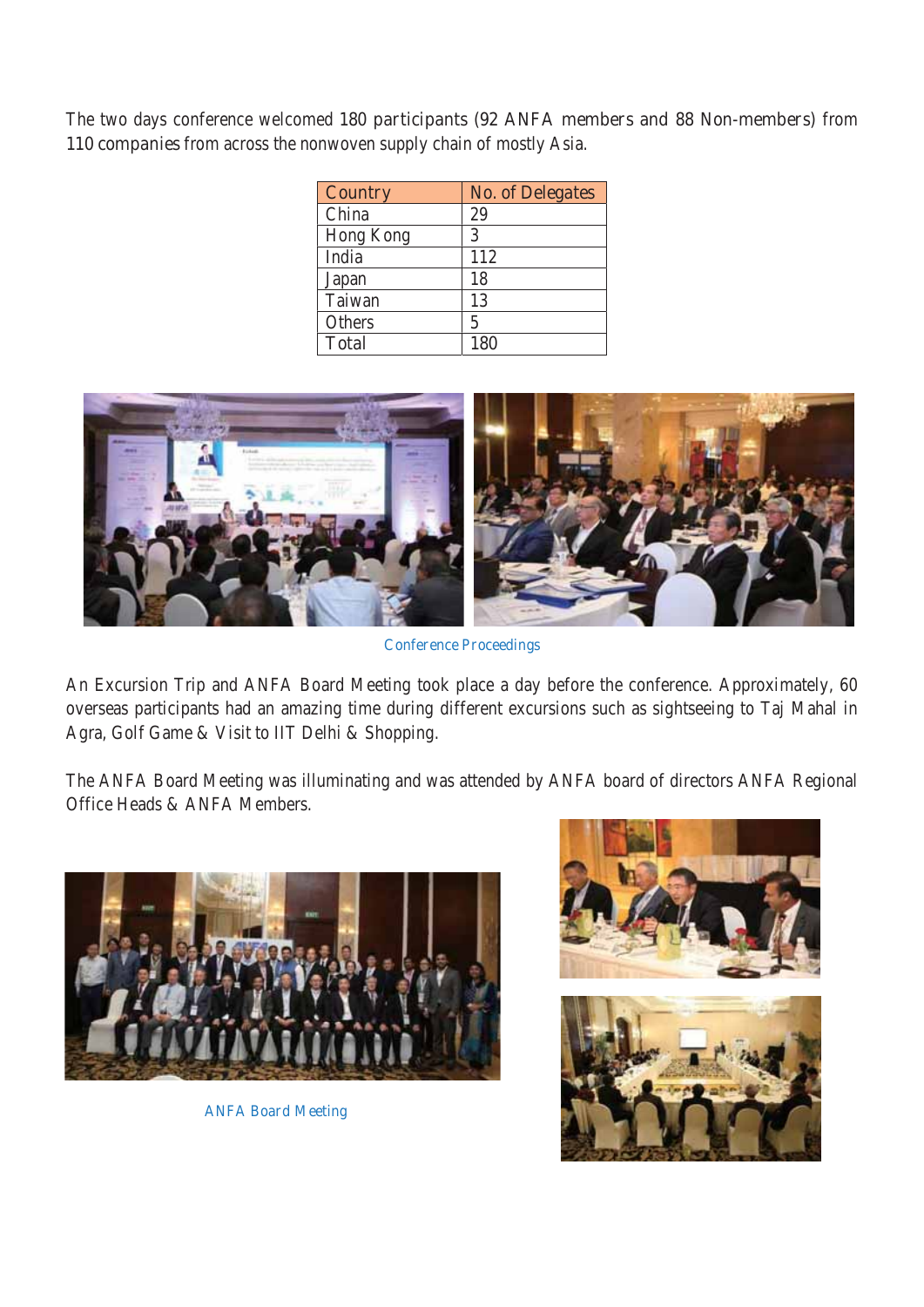| <b>ANFA Nonwovens Conference - India 2019</b><br><b>Schedule at a Glance</b> |                                                                                         |
|------------------------------------------------------------------------------|-----------------------------------------------------------------------------------------|
| Day 1,<br>7 <sup>th</sup> November (Thursday)                                | Conference + Exhibition<br><b>Cultural Programme, Conference Dinner &amp; Cocktails</b> |
| Day 2,<br>8 <sup>th</sup> November (Friday)                                  | Conference + Exhibition + Product presentations                                         |

One can have a quick glance at the schedule of the conference in the below table.

The theme of the conference was composed of 3 Keynote Speeches and the sessions included 16 speeches on Market Trends, Automotive & Medical Textiles, Machinery & Raw Material, Filtration, Sustainability & Hygiene and there were in all 6 Product Presentations. Many questions and answers were enthusiastically exchanged among the speakers and the participants during the conference. The Exhibition was held in the same location, with 11 exhibitors. Active information exchanges were carried out among the exhibitors and the participants as well, and many exhibitors have highly evaluated that they were happy to be a part as they enjoyed the visibility to their potential customers or participants. There were ample networking sessions during tea and lunch breaks and the gala reception dinner on the  $7<sup>th</sup>$  evening.

The conference ended with an inspiring speech by Mr. Nihar Ranjan Dash, Joint Secretary, Ministry of Textiles, Government of India.





Dr. Hiroaki Kanai, ANFA Chairman welcoming Mr. Nihar Ranjan Dash, Joint Secretary, Ministry of Textiles, Government of India

The schedule and program of the conference was as follows:

## Day 1- Thursday, 7<sup>th</sup> November, 2019

Visitor Registration-Welcome Tea/ Coffee





Welcome Tea/ Coffee

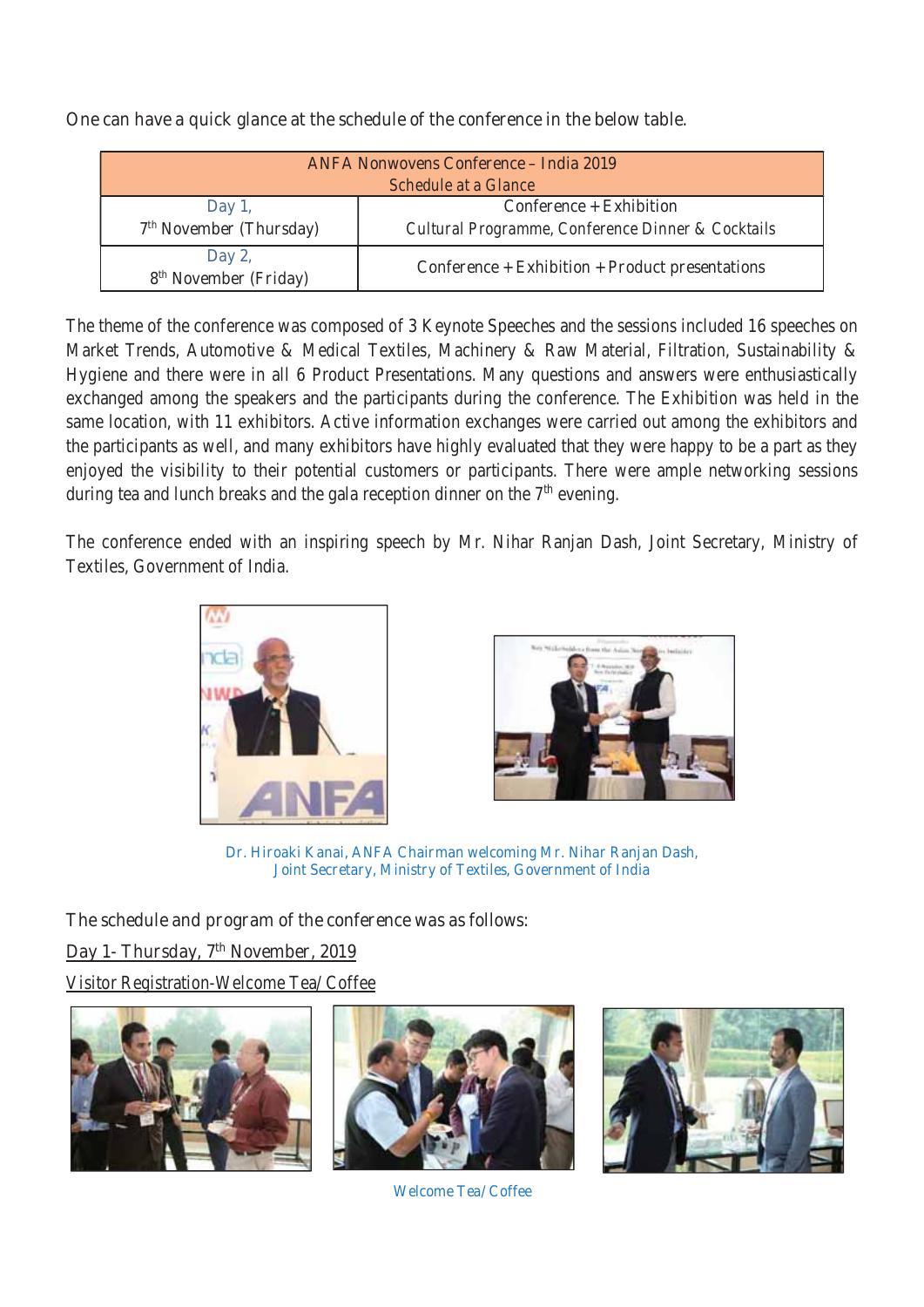## Lighting of the Lamp Ceremony

## Welcome Speech

x Mr. Samir Gupta, ANFA Director & Managing Director, BCH, India

## Inaugural Speech

Dr. Hiroaki Kanai, ANFA Chairman & President, Kanai Juyo Kogyo Co., Japan



Lighting of the Lamp **Ceremony** 



Mr. Samir Gupta, ANFA Director & Managing Director, BCH, India



Dr. Hiroaki Kanai, ANFA Chairman & President, Kanai Juyo Kogyo Co., Japan

## Keynote Speech

• "JICA's Activities in India- Supporting India's Development by Nonwovens" Mr. Katsuo Matsumoto, Chief Representative, Japan International Cooperation Agency (JICA), India Office



 Mr. Katsuo Matsumoto, Chief Representative, Japan International Cooperation Agency (JICA), India Office

## Session 1- Market Trends

- "Recent Trends of the Asian Nonwovens Market" Dr. Hiroaki Kanai, ANFA Chairman & President, Kanai Juyo Kogyo Co., Japan
- "Recent Trends of the Indian Nonwovens Market" Mr. Samir Gupta, ANFA Director & Managing Director, BCH, India
- "Recent Trends of the Greater European Nonwovens Market" Mr. Jacques Prigneaux, Market Analysis and Economic Affairs Director, EDANA, Belgium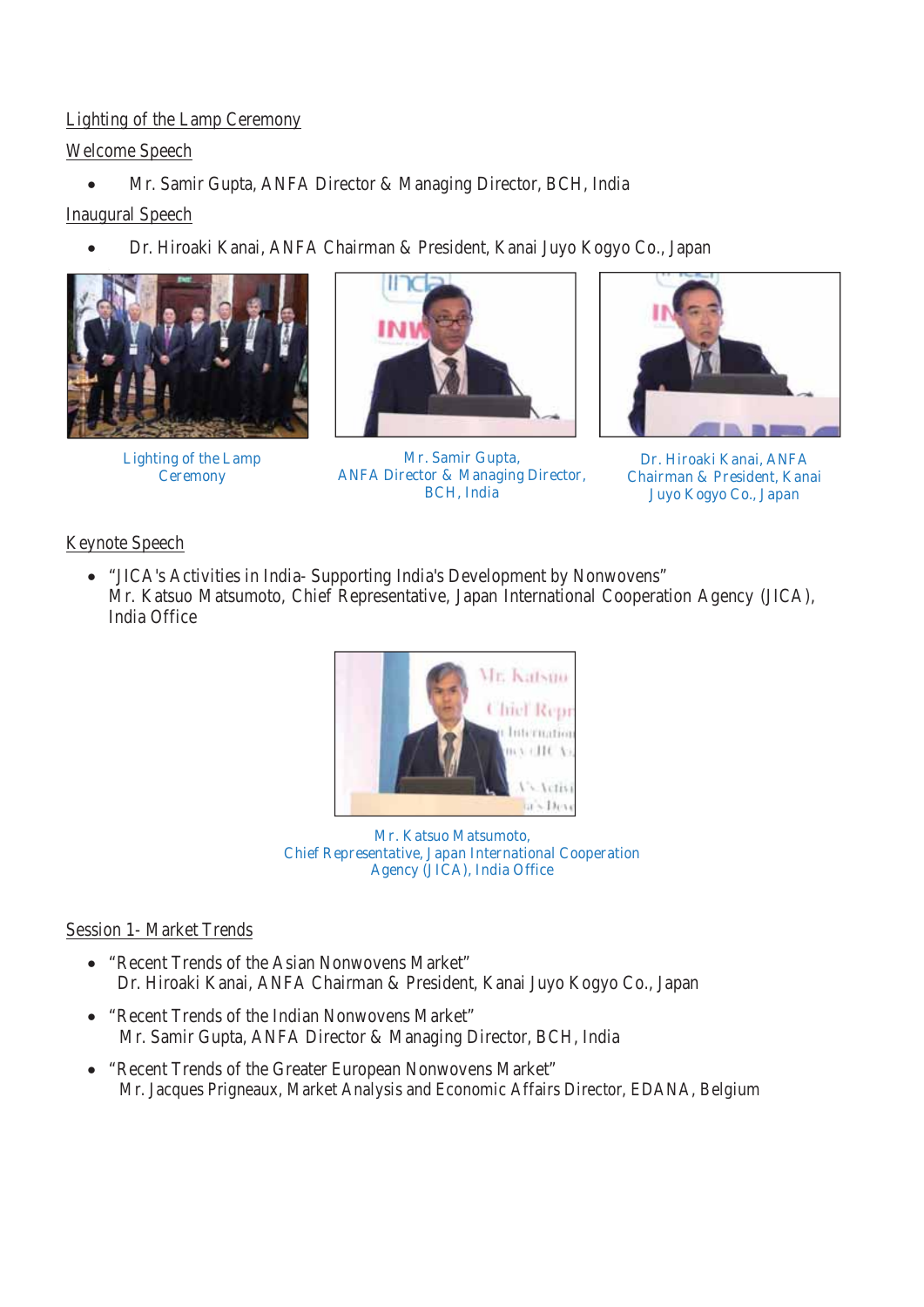

Dr. Hiroaki Kanai, ANFA Chairman & President, Kanai Juyo Kogyo Co., Japan

Lunch Break- Networking



Mr. Samir Gupta, ANFA Director & Managing Director, BCH, India



Mr. Jacques Prigneaux, Market Analysis and Economic Affairs Director, EDANA, Belgium







Lunch Break- Networking

#### Keynote Speech

• "Automotive Market in India – Current Scenario and Future Trends" Mr. Sunil Kakkar, Executive Director – Supply Chain, Maruti Suzuki India Ltd., India



Mr. Sunil Kakkar, Executive Director – Supply Chain, Maruti Suzuki India Ltd., India

Session 2- Automotives & Medical Textiles

- "An Excellent Implant for Tissue Engineering-Nanofiber Mat of Biodegrades Materials" Ms. Li Suying, Professor, Nantong University, China
- "Tissue Engineering Using Electrospun and Nonwoven Matrix" Dr. Sourabh Ghosh, Professor, Department of Textile Technology, Indian Institute of Technology (IIT), India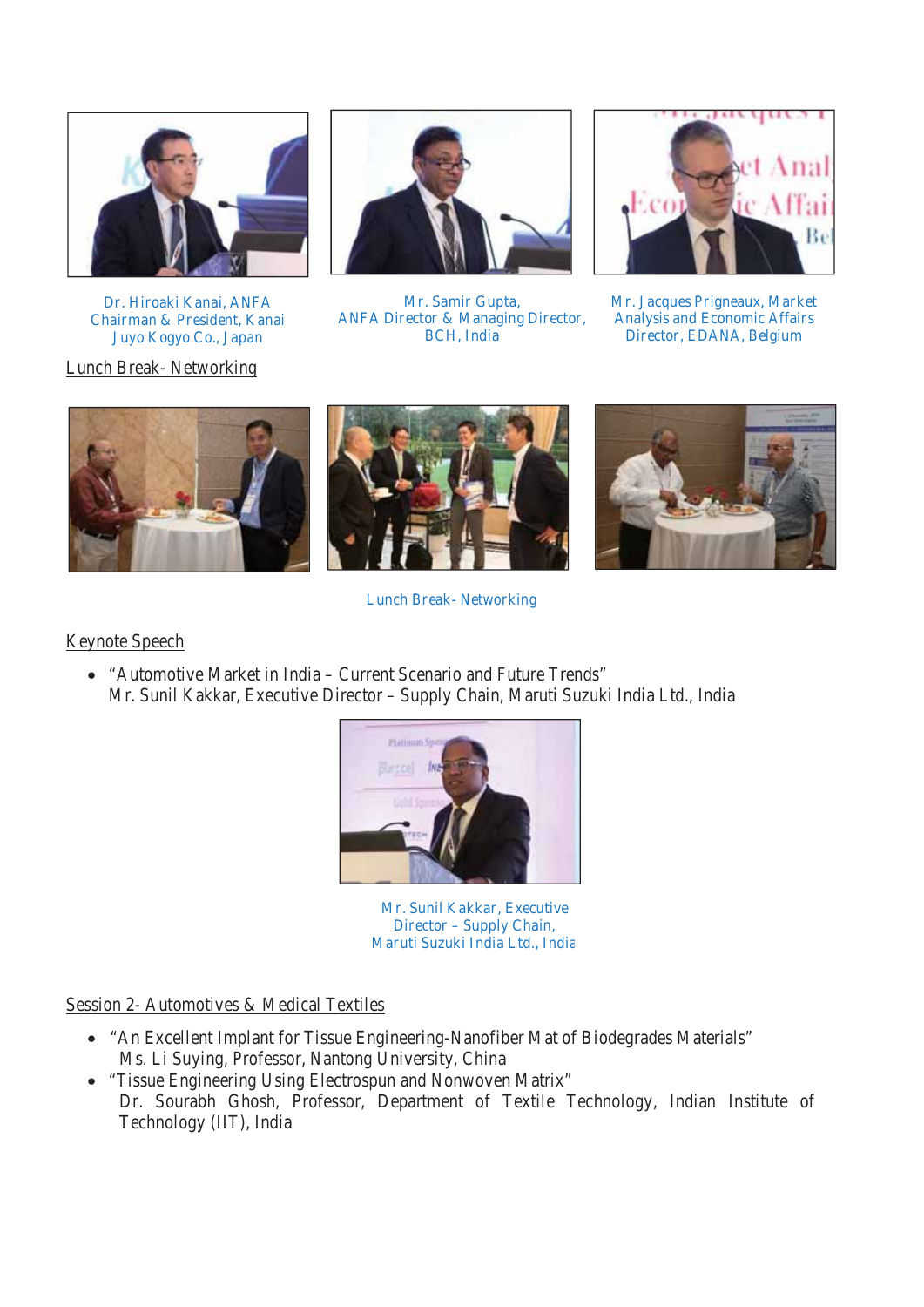• "Fibers and Nonwovens in Automotive Applications: Current Trends and a Perspective on the Future" Mr. Shailesh Agrawal, Vice President Sales & Marketing, Indorama Ventures Public Co. Ltd., **Thailand** 

Mr. Sanjay Bhayani, Director India Operations, AVGOL India Pvt. Ltd., India



Ms. Li Suying, Professor, Nantong University, China



Dr. Sourabh Ghosh, Professor, Department of Textile Technology, Indian Institute of Technology (IIT), India



Mr. Sanjay Bhayani, Director India Operations, AVGOL India Pvt. Ltd., India Mr. Shailesh Agrawal, Vice President Sales & Marketing, Indorama Ventures Public Co. Ltd., Thailand

#### Tea/Coffee Break- Networking



Tea/Coffee Break- Networking

#### Session 3- Machinery & Raw Material

- "Easy Maintenance and Long Life Metallic Wires for Carding Machines for Nonwovens" Mr. Wataru Oha, Sales / Textile Machinery Products, Kanai Juyo Kogyo Co., Ltd. Japan
- "High Stroke Frequency Needle Punching Machine" Mr. Yang Chang Hui, General Manager, Shantou SanFai Nonwoven Machinery Factory, Ltd., China
- "The Technologies about Spunlaced Nonwovens with Bi-components Microfibers and Calandered Nonwovens with PLA Bi-components Fibers" Mr. Adam Huang, Vice General Manager, Dalian Hualun Nonwoven Machinery Engineering Co., Ltd., China
- "Application of Soften Masterbatch in Spunbond Nonwoven Materials" Mr. Zhang Penglong, General Manager, Hangzhou Yujie Chemical Co., Ltd., China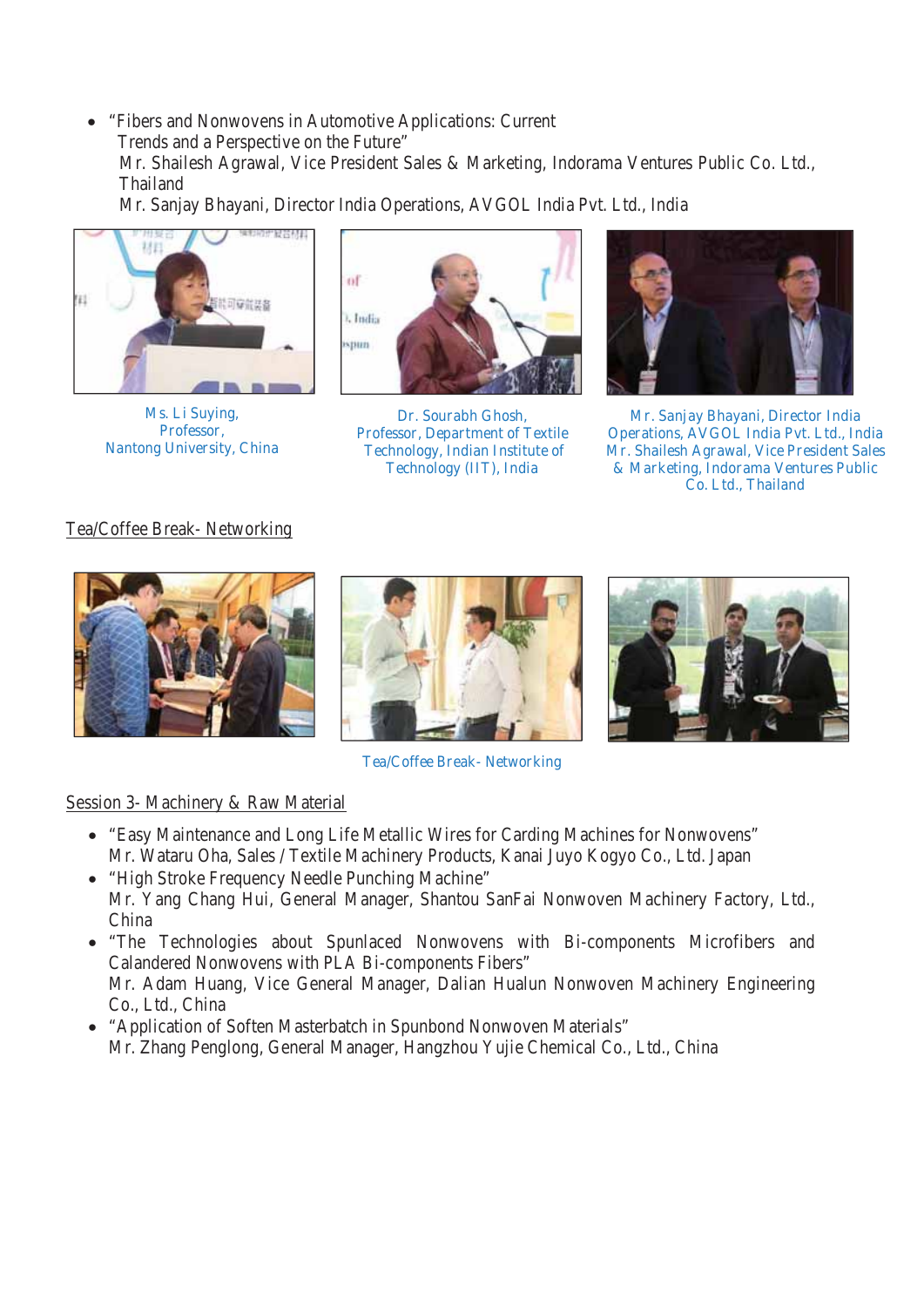

Mr. Wataru Oha, Sales / Textile Machinery Products, Kanai Juyo Kogyo Co., Ltd. Japan



Mr. Yang Chang Hui, General Manager, Shantou SanFai Nonwoven Machinery Factory, Ltd., China



Mr. Adam Huang, Vice General Manager, Dalian Hualun Nonwoven Machinery Engineering Co., Ltd., China



Mr. Zhang Penglong, General Manager, Hangzhou Yujie Chemical Co., Ltd., China

## ANFA Reception

#### Indian Cultural Performance, Cocktails & Gala Dinner

Also, the ANFA Reception magnificently held on the evening of the first day of the conference. The Indian Cultural Programme showcased the Indian folk dances and the diversification of the Indian culture, and was followed by relaxing cocktail and dinner networking evening.



Indian Cultural Performances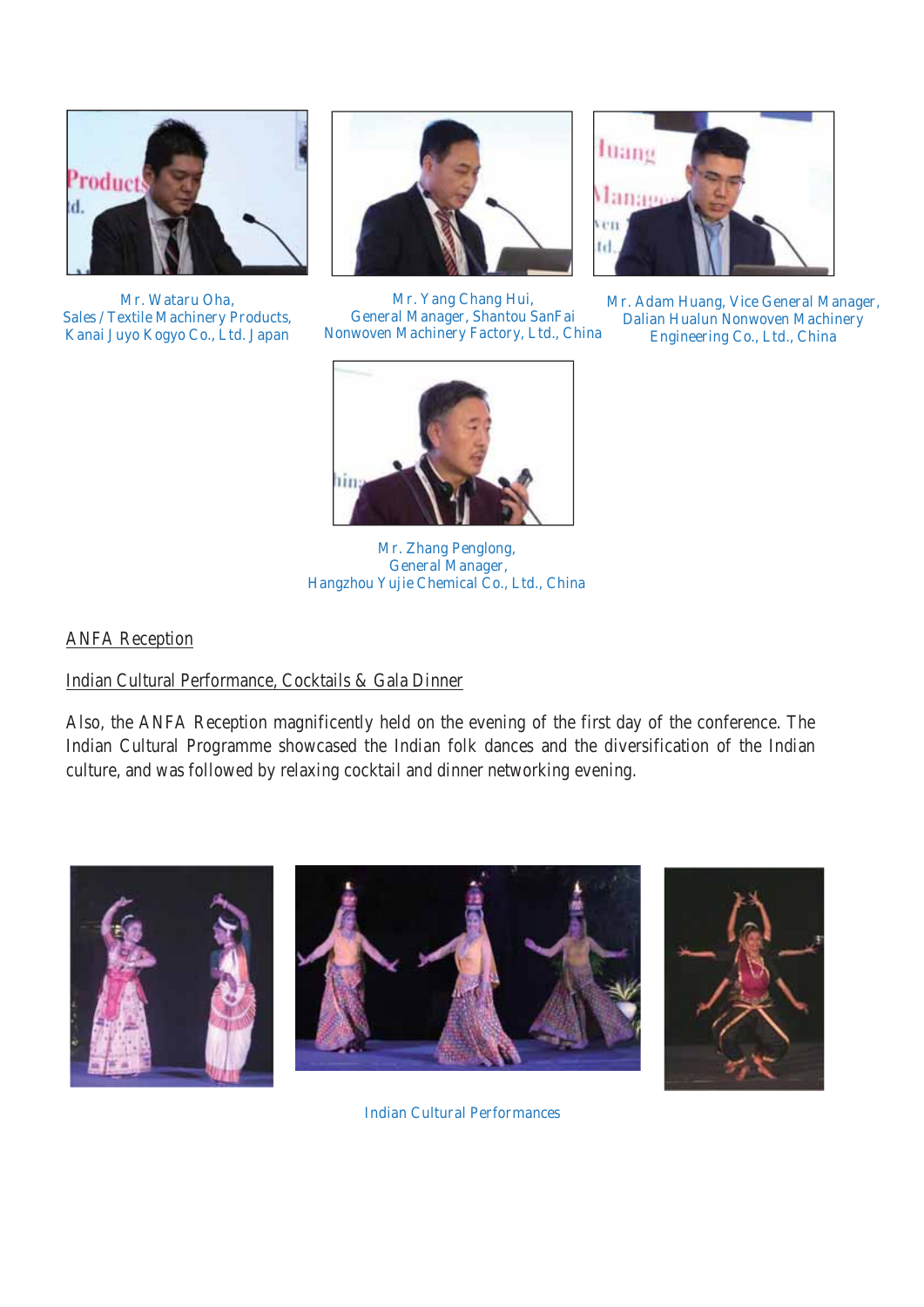

ANFA Reception- Cocktails & Gala Dinner

Day 2- Friday, 8<sup>th</sup> November, 2019

Tea/ Coffee – Networking



Tea/Coffee Break- Networking

Keynote Speech

x "Water and Wastewater Treatment Market" Mr. Amit Bhatia, General Manager – BD & Marketing, Toshiba Water Solutions Pvt. Ltd., India



Mr. Amit Bhatia, General Manager – BD & Marketing, Toshiba Water Solutions Pvt. Ltd., India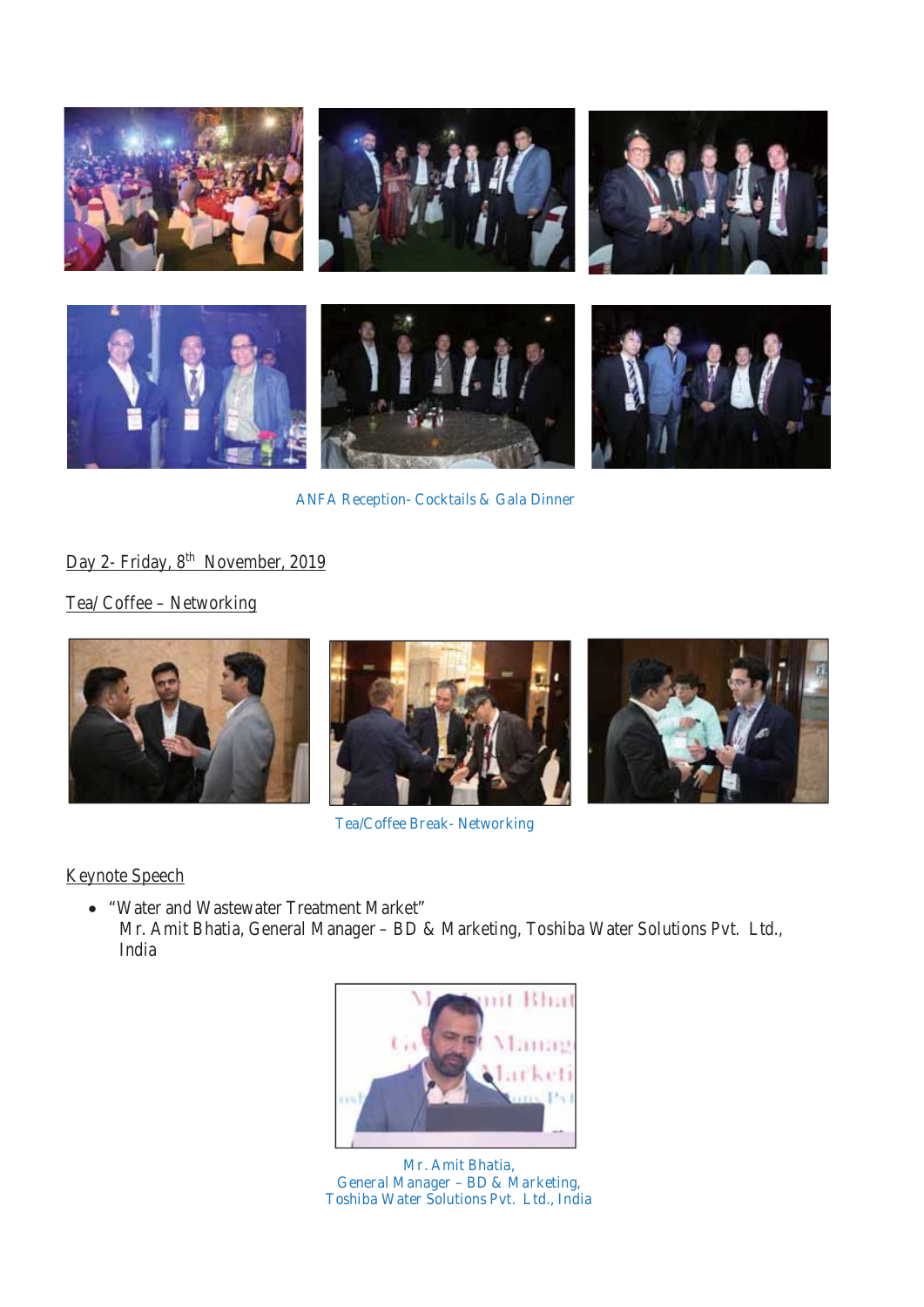#### Session 4 - Filtration

- "PPS Trilobal Fiber for Bag Filter Application" Mr. Toshihiko Tokumaru, Group Coordinator of Procon and P84 Group, Toyobo Co. Ltd., Japan
- "The Wide Spectrum of Melt-Blown Nonwovens and Filtration Applications" Mr. Toshiya Saito, Director, Sales Department, Tapyrus Co., Ltd., Japan
- "Innovative Application of Nonwoven Textiles on Industrial Waste Water Biological Treatment" Mr. Teh-Ming Liang, Director of Water Technology Research Division, Material and Chemical Engineering Research Labs, Industrial Technology Research Institute, Taiwan



Mr. Toshihiko Tokumaru, Group Coordinator of Procon and P84 Group, Toyobo Co. Ltd., Japan



Mr. Toshiya Saito, Director, Sales Department, Tapyrus Co., Ltd., Japan



Mr. Teh-Ming Liang, Director of Water Technology Research Division, Material and Chemical Eng. Research Labs, Industrial Technology Research Institute, Taiwan

Tea/ Coffee – Networking





Tea/Coffee Break- Networking

## Session 5 - Sustainability & Hygiene

- "Nonwovens is the One of Keys of Circular Economy Transformation in Textile Sectors" Ms. Li Jo Hwa, Chief of Sustainability and Certification Section, Department of Testing and Certification, Taiwan Textile Research Institute, Taiwan
- "Bio Based Solution for Environmental Challenge: Developing Viscose Top Sheet for Fem Hygiene Product"

Mr. Rahul Bansal, General Manager – Global Sales & Marketing (Nonwoven), Birla Cellulose (Aditya Birla Group), India

• "Bi-component Fiber and Nonwoven for Hygiene Application; Technology and Market Trend in Asia"

Mr. Taku Kojima, Manager, JNC Corporation, Japan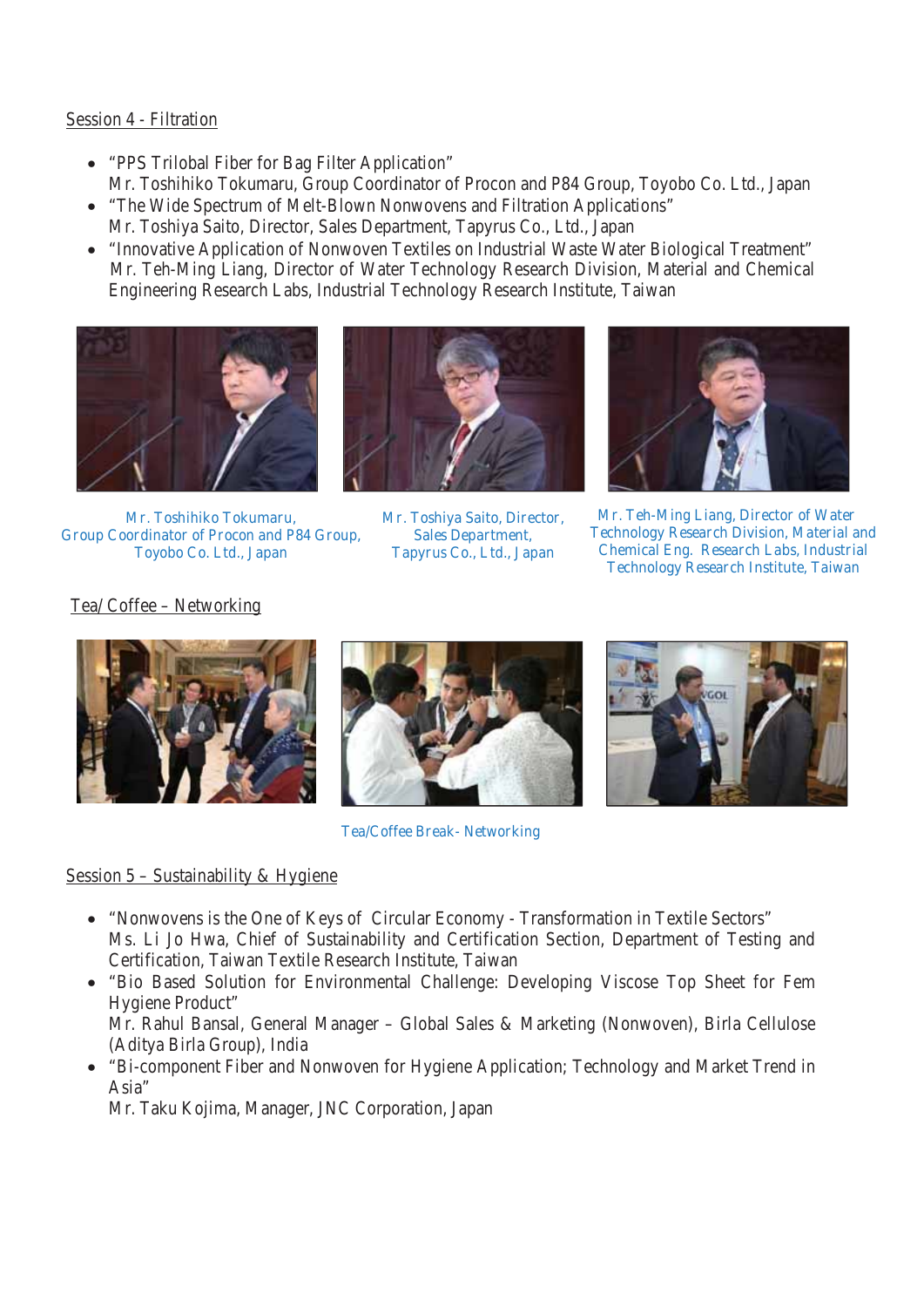

Ms. Li Jo Hwa, Chief of Sustainability and Certification Section, Department of Testing and Certification, Taiwan Textile Research Institute, Taiwan



Mr. Rahul Bansal, General Manager – Global Sales & Marketing (Nonwoven), Birla Cellulose (Aditya Birla Group), India



Mr. Taku Kojima, Manager, JNC Corporation, Japan

#### Lunch Break - Networking





Lunch Break - Networking



#### Product Presentation

- "Innovative Packaging Solutions for Hygiene Packaging" Mr. Amit Banga, Managing Director, SB Packagings Pvt. Ltd., India
- "Fibers and Spunmelt Nonwoven Solutions from Indorama Ventures" Mr. Shailesh Agrawal, Vice President Sales & Marketing, Indorama Ventures Public Co. Ltd., Thailand
- Mr. Sanjay Bhayani, Director India Operations, AVGOL India Pvt. Ltd., India • "Partners in Growth"
- Mr. Nimesh Sanghrajka, Director, KTEX Nonwovens Pvt. Ltd., India Mr. Nikhil Vaswani, Head of Sales, KTEX Nonwovens Pvt. Ltd., India
- "MadalineTM Innovative Fabric and Applications" Mr. Jerry Fan, Business Development Director, APAC, Mogul Tekstil Sanayi Ve Ticaret A.S, **Turkey**
- x "Purocel EcoDry & Purocel AntiBac: Innovative Fibres by Birla Purocel" Mr. Rahul Bansal, General Manager – Global Sales & Marketing (Nonwoven), Birla Cellulose (Aditya Birla Group), India
- "Portable Water Filter" Mr. Socrates Ng, Managing Director, Fairtech Holding Co. Ltd., Hong Kong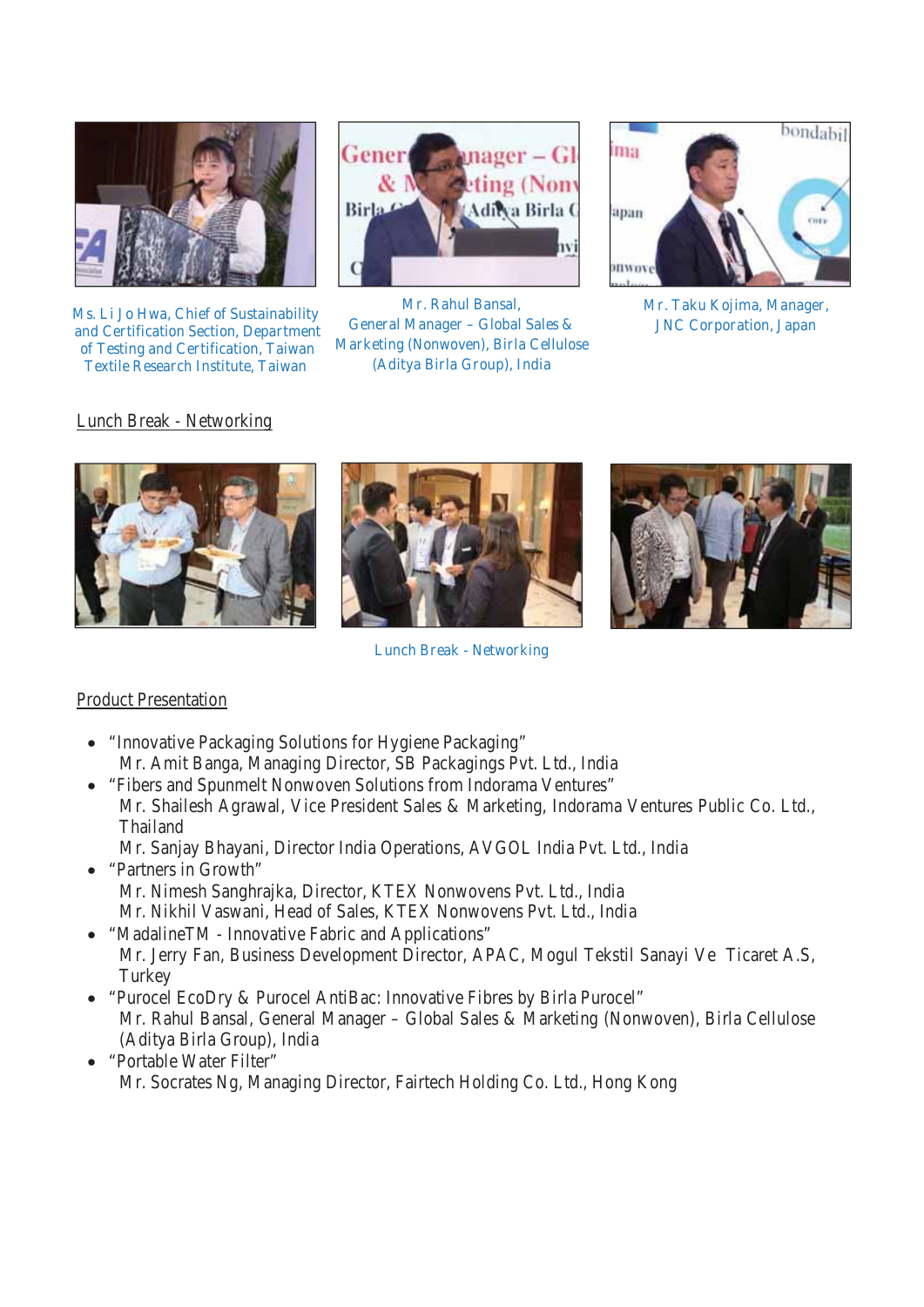

Mr. Amit Banga, Managing Director, SB Packagings Pvt. Ltd., India



Mr. Shailesh Agrawal, VP Sales & Marketing, Indorama Ventures Public Co. Ltd., Thailand Mr. Sanjay Bhayani, Director India Operations, AVGOL India Pvt. Ltd., India



Mr. Nimesh Sanghrajka, Director, Mr. Nikhil Vaswani, Head of Sales, KTEX Nonwovens Pvt. Ltd., India



Mr. Jerry Fan, Business Development Director, APAC, Mogul Tekstil Sanayi Ve Ticaret A.S, Turkey



Mr. Rahul Bansal, General Manager – Global Sales & Marketing (Nonwoven), Birla Cellulose (Aditya Birla Group), India



Mr. Socrates Ng, Managing Director, Fairtech Holding Co. Ltd., Hong Kong

#### Exhibition Report

Total Exhibitor: 11 (1 China, 6 India, 2 Japan, 1 Taiwan, 1 Thailand)

- Asia Nonwoven Fabrics Association (Japan)
- Autotech Nonwovens Pvt. Ltd. (India)
- Birla Purocel (India)
- Business Co-ordination House (BCH) (India)
- x E.J. Krause & Associates, Inc. (China)
- Indorama Ventures PCL (Thailand)
- Kanai Juyo Kogyo Co., Ltd. (Japan)
- KTEX Nonwovens Pvt. Ltd. (India)
- Nonwoven Tech Asia & Nonwoven Tech Africa (India)
- SB Packagings Pvt. Ltd. (India)
- Taiwan Nonwoven Fabrics Industry Association (Taiwan)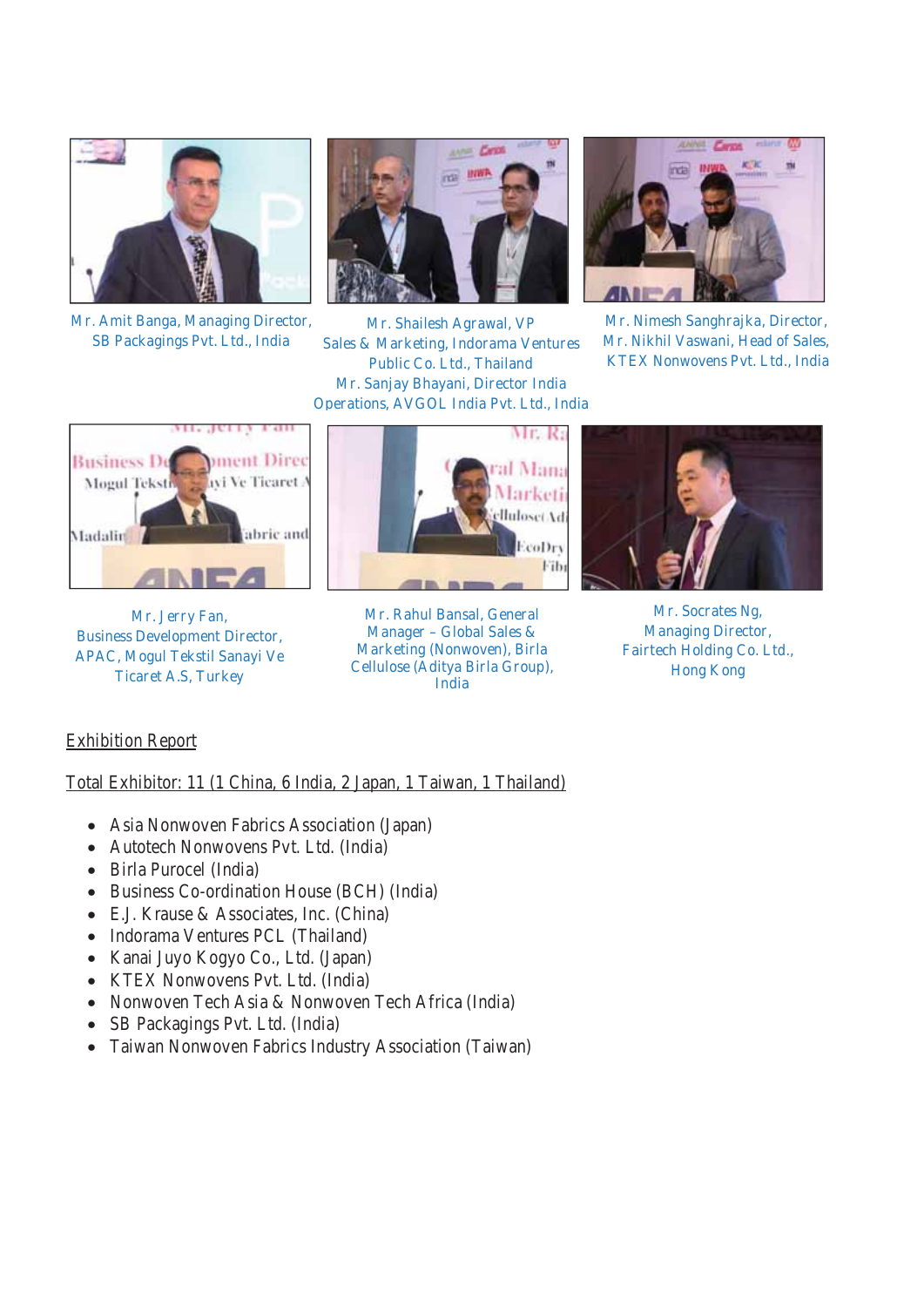











Exhibition Hall